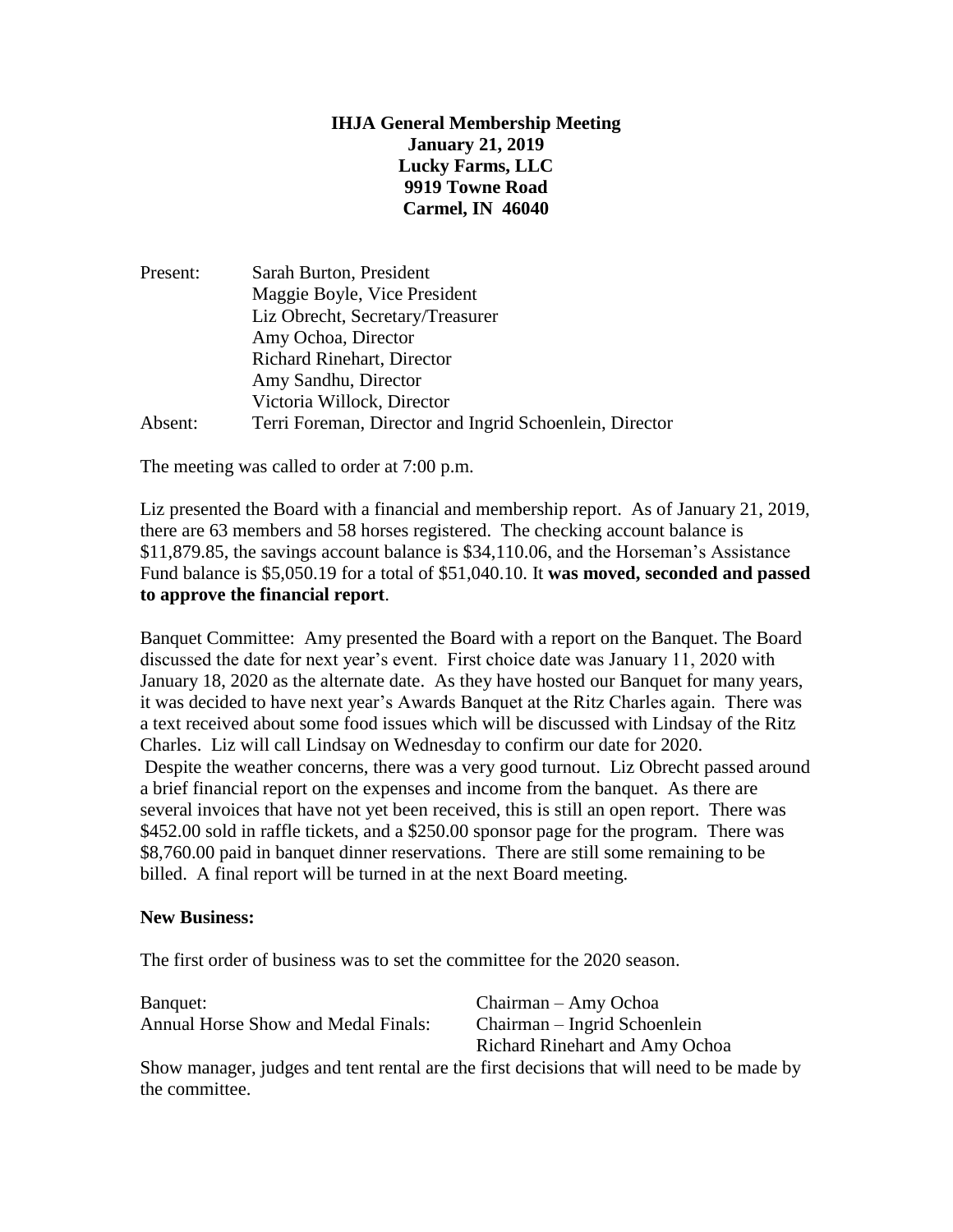| Finance:           | Chairman – Maggie Boyle     |
|--------------------|-----------------------------|
|                    | <b>Sarah Burton</b>         |
| Junior:            | Chairman - Victoria Willock |
| Rules and By-Laws: | Chairman – Amy Sandhu       |
| Communications:    | Chairman – Amy Sandhu       |
| Schooling Show:    | Chairman - Terri Foreman    |
|                    | <b>Richard Rinehart</b>     |

Sarah urged each chairman and board member to reach out to the membership to involve others in these committees.

It was also urged that the members of the Board of Directors make use of the IHJA Dropbox to communicate. Apparently a new scan is sending out fake dropbox notices. The Board was advised to be cautious about these.

Schooling Show: In order to hold the IHJA Schooling Show, the Board will be working with Indiana Eventing Association to update the hunter ring. The Jumper ring is in good condition.

Annual Horse Show and Medal Finals: This has been scheduled for August  $1 - 4$ , 2019. Ingrid has had conversations with a judge for the Medal Finals and main hunter ring. Victoria suggested a possible show manager that she can contact to get information on pricing for both the Annual Horse Show and IHJA Schooling Show. Liz will call Treesdale to see if their timers are available to purchase.

An article regarding Safe Sport was sent to all board members prior to the meeting. A discussion was held. It will be important to have a process to check banned or suspended people on the Safe Sport list. The current approved judge's list will need to be researched to be certain that there is no one currently employed by IHJA approved shows that is suspended. Changes will need to be made to the Rule Book regarding this issue.

Another change that will need to be made is to require all show managers to have available in the office and with all officials the directions to hospitals and trauma centers. Also, make certain that all are aware of the address of the venue to give to emergency providers.

The Horseman's Assistance Fund needs to have governance separate from the Board going forward. The Board was asked for suggestions of an attorney to help with this.

The list of classes that count at out of state shows for IHJA divisions has been difficult to place on the IHJA website. It was suggested that it be emailed out to the membership for their information. Trainers will be encouraged to place this list on the boards at their farms.